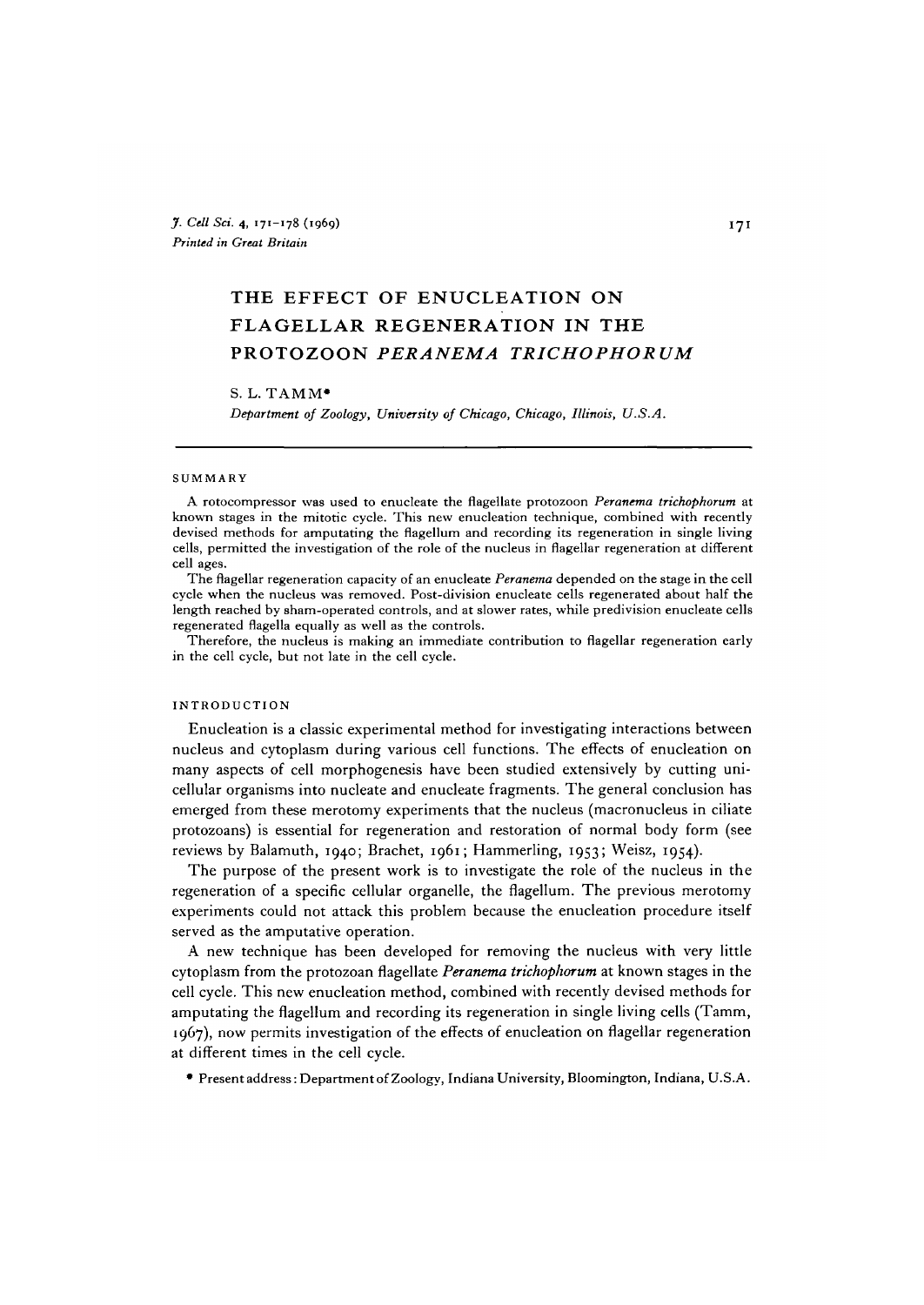172 *S. L. Tamm*



Fig. i. Diagrammatic cut-away view from the side of the rotocompressor containing a *Peranema* flattened to about the diameter of the nucleus. The cell is in a drop between two circular pieces of glass (not cross-hatched) mounted in separate metal holders (crosshatched) which screw together. The size of the *Peranema* (and the metal threads) relative to the size of the rotocompressor is greatly exaggerated in this diagram and in Fig. 2. (/, flagellum; *n.* nucleus.)





Fig. 2. Enucleation method using the rotocompressor. Diagrammatic view from the top, as observed under the microscope. Rotation of the top part of the rotocompressor is indicated by the arrows and positions of the knob: clockwise rotation compresses the cell, counterclockwise rotation releases pressure. The amount of rotation at different steps is shown only qualitatively. See Materials and Methods for explanation of steps.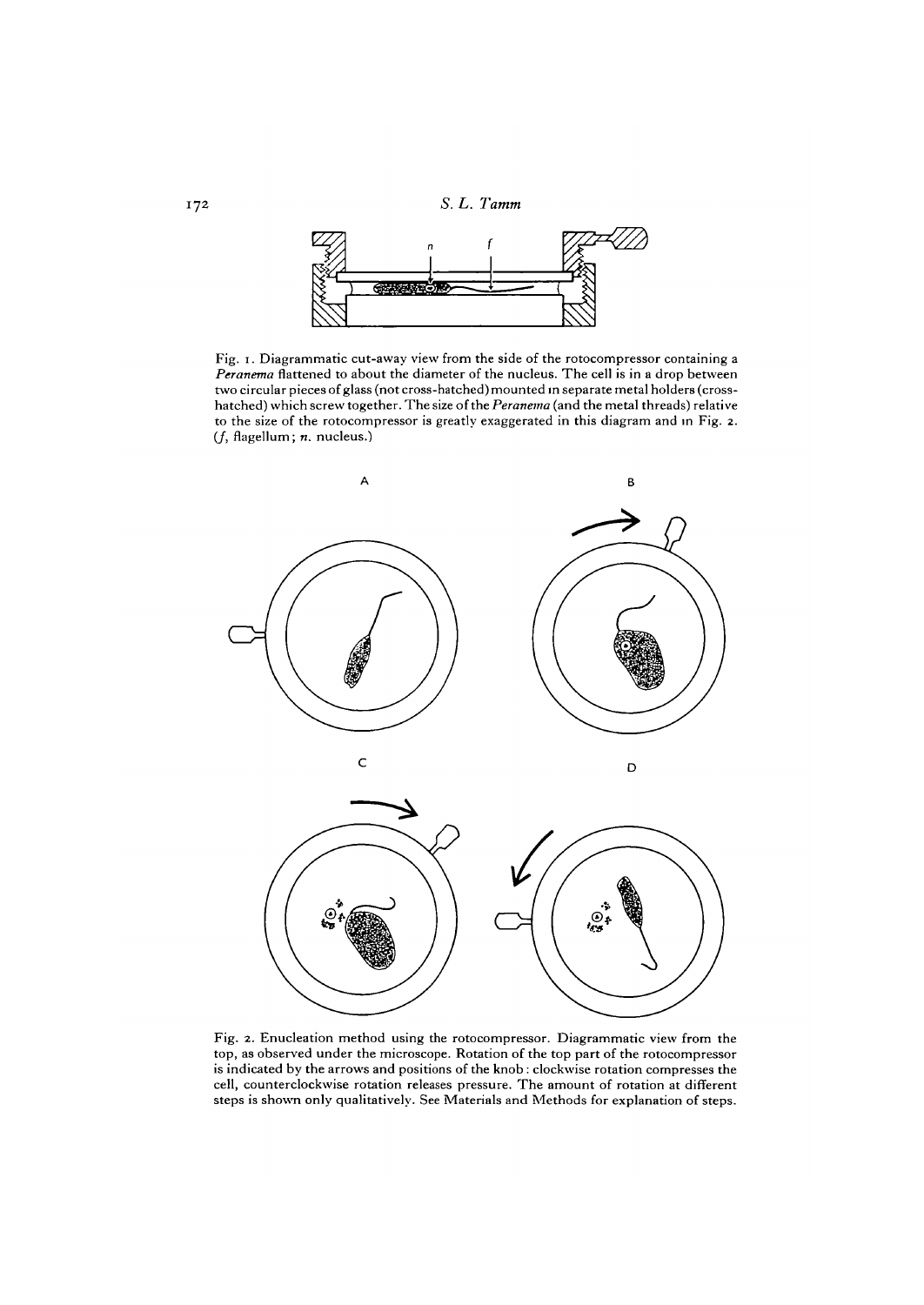# MATERIALS AND METHODS

A full description of the methods used to culture the euglenoid flagellate *Peranema trichophorum,* handle and stage cells, amputate the flagellum, and record and measure flagellar length, has already been published (Tamm, 1967) and will be referred to only briefly here. The new enucleation method is described in detail.

*Peranema* were maintained in axenic stock cultures under controlled conditions of growth. Cells were used at two different stages in the cell cycle, the generation time being about 24 h. Post-division cells of known age were obtained by selecting dividing cells and recording the time of separation of the daughter cells as age zero. The postdivision cells were usually  $1-4$  h old at the time of enucleation. Predivision cells 15-19 h old at enucleation were obtained by selecting large-sized cells. Previous experience in choosing populations of such cells and noting the time of subsequent division showed that this method was reliable for estimating cell age (Tamm, 1967).

The enucleation method is diagrammed in Figs. 1 and 2 (see Figs. 4 and  $\zeta$  also). A post-division or predivision cell was placed in a small drop in a rotocompressor chamber (Biological Institute, Philadelphia, Penn.) and observed under a phasecontrast microscope at  $\times$  250 (Fig. 2A). The cell was gradually compressed to about the diameter of the nucleus, which was then clearly visible as a light grey sphere containing several dark endosomes, or nucleoli (Fig. 2B). Slight further compression almost always resulted in the extrusion of a small amount of protoplasm through a narrow opening at the anterior end of the cell (probably the cytostome) (Figs. 2 c, 4). This outflow ceased by itself almost immediately. If the nucleus happened to be at the anterior end, it was often ejected along with a small amount of cytoplasm. Pressure was then released and the extruded contents photographed. The nucleus outside the cell was easily identified (Figs. 2D, 5). The cell was then transferred to a depression slide for further work.

Sham-operated controls were cells in which a comparable amount of cytoplasm alone was removed by this method. Control cells were easily obtained, but only about  $20\%$  success in enucleation was achieved.

The leading flagellum of a cell in a depression slide was amputated with a fine tungsten needle operated by a micromanipulator, and flagellar regeneration by the living cell was recorded photographically. Flagellar lengths were measured directly from the photographs.

### RESULTS

The effects of enucleation on flagellar regeneration of typical post-division and predivision cells are shown in Fig. 3. These curves are representative of measurements made on six enucleate and eight control post-division cells, and five enucleate and four control predivision cells. The flagella of all cells were amputated within 30 min after the rotocompressor treatment.

The regeneration kinetics of enucleate and control cells of both age groups consist of an initial lag period during which no elongation can be detected, followed by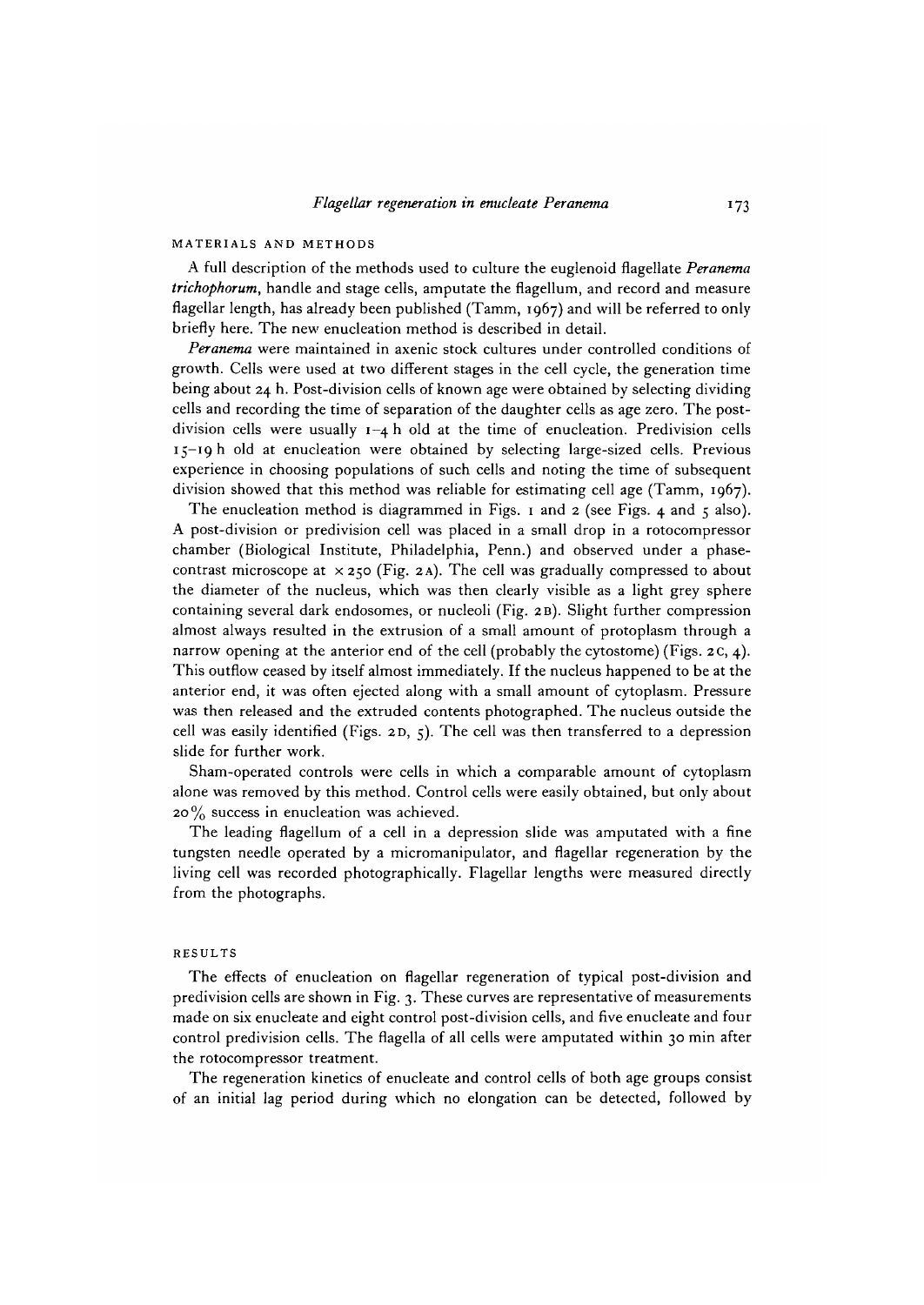*S. L. Tamm*



Fig. 3. Effects of enucleation on flagellar regeneration in typical post-division and pre-<br>division cells. Open symbols are sham-operated control cells, and closed symbols are enucleate cells. The flagella of all cells were amputated at zero time on the abcissa, with- in 30 min after the rotocompressor treatment. Flagellar length before amputation is indicated on the ordinate. See Materials and Methods for details of staging cells.

 $174$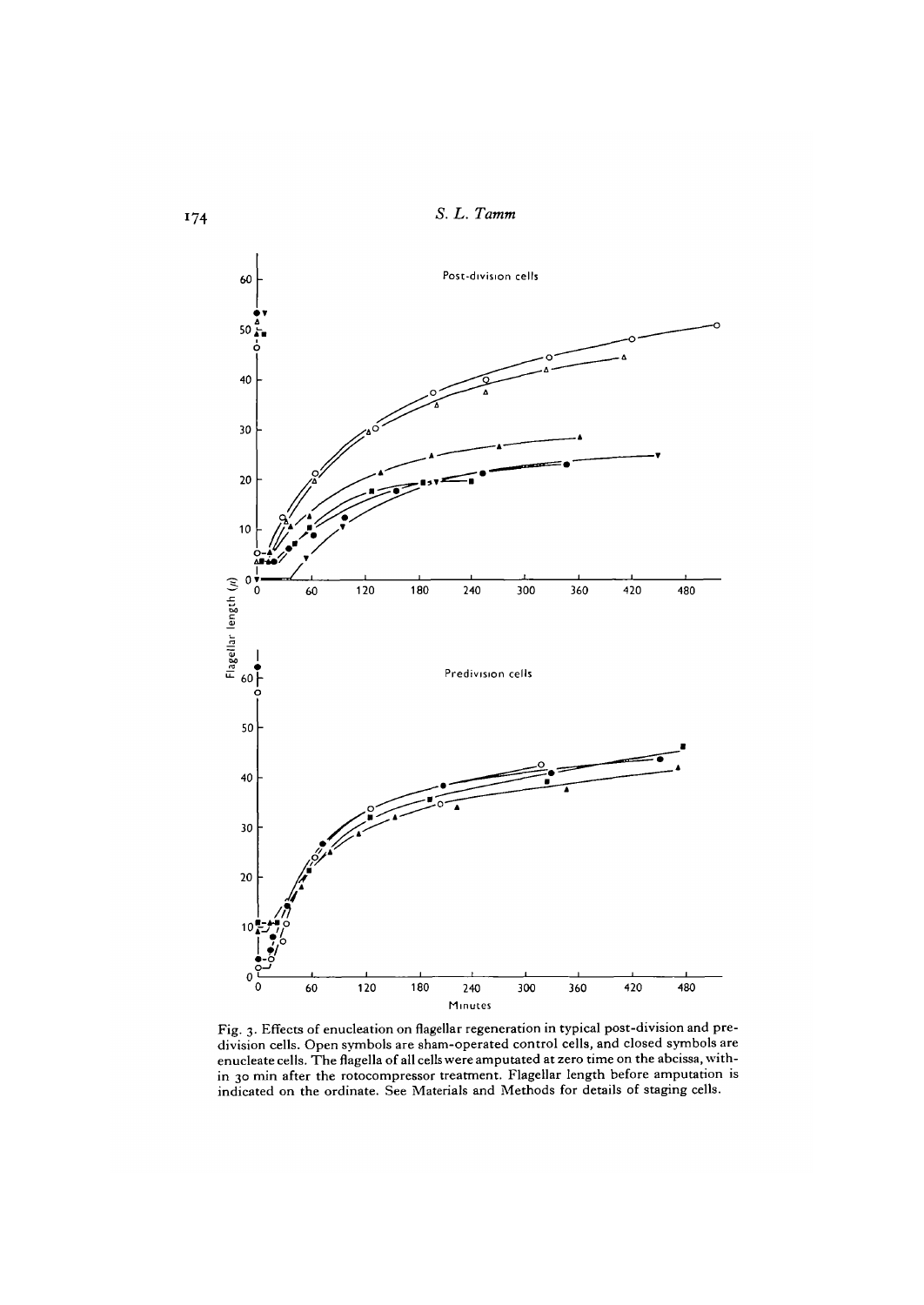elongation at deceleratory rates. This general pattern also characterizes the flagellar regeneration kinetics of non-compressed cells (normal cells not subjected to the rotocompressor treatment) (Tamm, 1967).

Post-division enucleate cells have a decreased regeneration capacity compared with the control cells (Fig. 3). At any given flagellar length, the elongation rate of the post-division enucleate cells is less than that of the control cells, and by 6-7 h after amputation the flagella of the enucleate cells are only about one-half the length of the control cell flagella. However, the lag period of most of the post-division enucleate cells is not appreciably different from that of the control cells.

In predivision cells there is no detectable difference between the regeneration kinetics of enucleate and control cells (Fig. 3).

Compared with the flagellar regeneration of non-compressed cells (Tamm, 1967), the regeneration kinetics of the rotocompressor-treated cells show more variability within any group. Although the post-division and predivision categories included a 3-4 h range in cell ages (see Materials and Methods), none of this variability could be correlated with the exact age of a cell at the time of the rotocompressor treatment. The regeneration kinetics of post-division control cells, and predivision enucleate and control cells, are fairly similar to the regeneration kinetics of non-compressed cells of the corresponding ages. It was reported previously with non-compressed cells that at similar flagellar lengths the regeneration rate of predivision cells is greater than that of post-division cells (Tamm, 1967). This same difference in regeneration rates between cells of different ages is also apparent in rotocompressor-treated cells (compare post-division control cells with predivision enucleate or control cells in Fig. 3).

In some preliminary experiments, the regeneration capacity of post-division and predivision cells has been tested as a function of the time elapsing between enucleation and flagellar amputation. In post-division cells, flagellar amputation performed at 2 h after enucleation in one cell, and at 3 h after enucleation in another cell, resulted in regeneration kinetics similar to those obtained when flagella were amputated within 30 min following enucleation. In predivision cells there was also no detectable difference in regeneration capacity between cells whose flagella were amputated immediately after enucleation and two cells whose flagella were amputated two hours after enucleation.

No predivision enucleate cell divided or underwent any of the flagellar changes associated with division (shortening of the parental flagellum, growth of two new flagella (Tamm, 1967)). Most of the predivision control cells divided normally.

Post-division and predivision enucleate cells usually lived for several days (in one case more than a week) and exhibited normal locomotory behaviour. Normal locomotion has been observed also in enucleate *Euglena* formed by miscleavage (Leedale, 1959)-

### DISCUSSION

This investigation has shown that the flagellar regeneration capacity of an enucleate *Peranema* depends on the stage in the cell cycle when the nucleus is removed: post-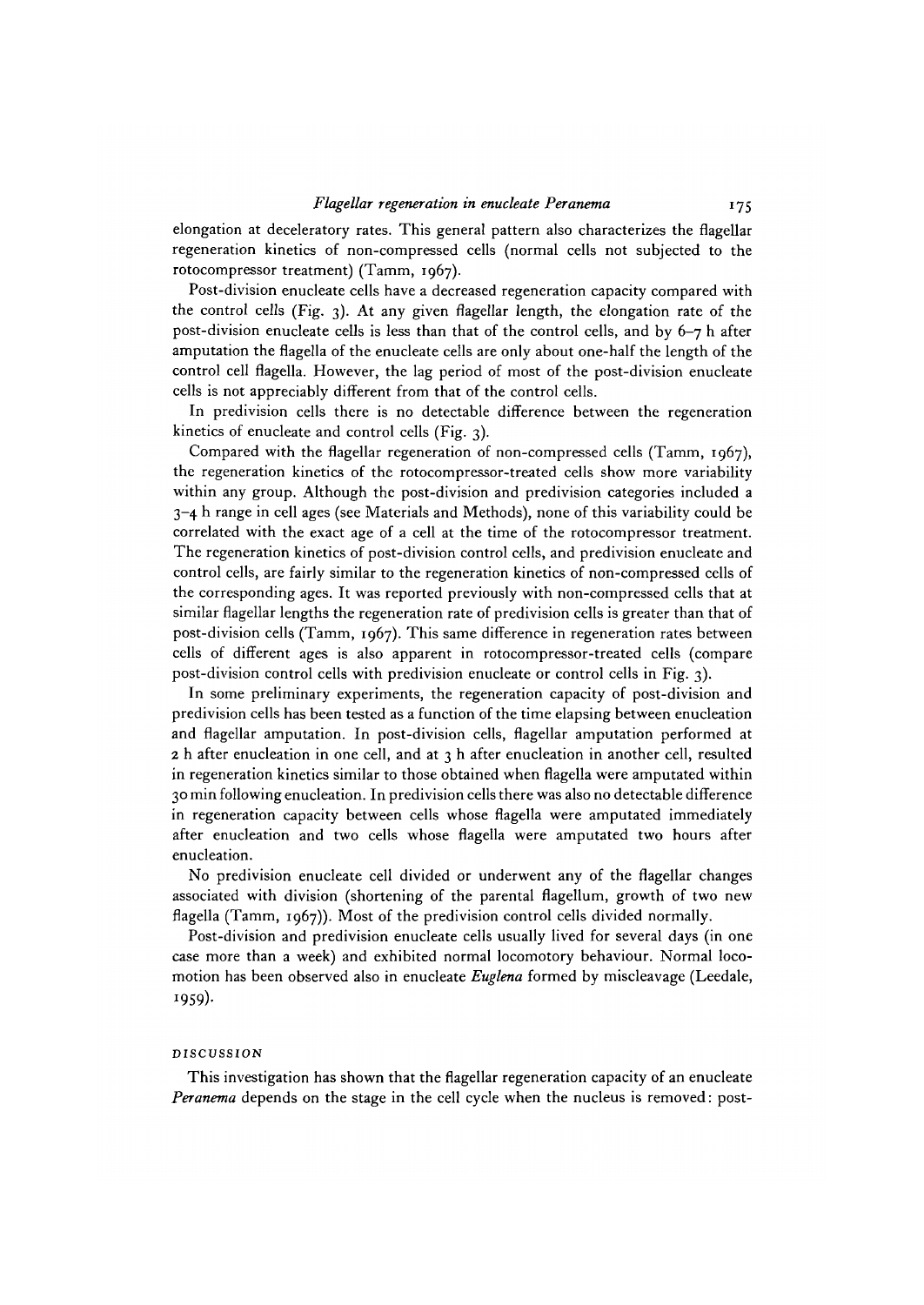# 176 *S. L. Tamm*

division enucleate cells regenerate about half the length reached by the control cells, and at slower rates; while predivision enucleate cells regenerate flagella equally as well as the control cells.

This means that early in the cell cycle the nucleus is making an immediate contribution to flagellar regeneration. However, in post-division cells the nucleus is not essential for the initiation of elongation, a normal lag period, nor the deceleratory pattern of the kinetics.

In contrast, late in the cell cycle concomitant nuclear activity is not required for any aspect of flagellar regeneration.

Therefore, during the cell cycle flagellar regeneration becomes increasingly independent of the immediate presence of the nucleus. The regeneration kinetics of non-compressed cells also change during the cell cycle, such that predivision cells have faster overall kinetics than post-division cells (Tamm, 1967). Are these two kinds of cell cycle changes in flagellar regeneration related? In this regard, one would like to know when in the cell cycle these changes occur, and if they are gradual or abrupt changes. A detailed analysis of the regeneration kinetics of post-division enucleate cells would not be fruitful at present, due to the small number of these cells studied so far and the greater variability in the regeneration kinetics of rotocompressor-treated cells compared with non-compressed cells.

What immediate contribution is the nucleus making to flagellar regeneration in postdivision cells ? It seems very likely to be RNA synthesis, from a number of experiments on the effects of enucleation on different aspects of cell metabolism (Brachet, 1961; Prescott, 1959, 1961; Mazia & Prescott, 1955; Tartar, 1961). In addition, inhibitors of RNA synthesis inhibit flagellar and ciliary regeneration to various degrees in protozoa of unknown ages (Dubnau, 1961; Child, 1965; Whitson, 1965). In *Peranema,* it will be interesting to see if a chemical inhibitor of RNA synthesis has the same effect on flagellar regeneration as enucleation.

Is the nuclear contribution to flagellar regeneration in post-division cells also essential for normal flagellar regeneration in predivision cells? If the nuclear contribution is RNA, this question could be restated: do post-division and predivision cells require *de novo* protein synthesis to the same extent for regeneration? Flagellar regeneration in non-dividing populations of *Euglena* and *Ochromonas* requires *de novo* protein synthesis (Rosenbaum & Child, 1967). One would like to know the effects of protein synthesis inhibitors on flagellar regeneration at different stages in the cell cycle.

In the preliminary experiments on increasing the enucleation-to-amputation interval, no further decline in regeneration capacity (beyond that initially observed) was found in several post-division enucleate cells when amputation was performed up to three hours after enucleation. This suggests that the decreased regeneration capacity of post-division enucleate cells whose flagella were amputated within 30 min after enucleation is not due to partial breakdown of an unstable nuclear factor during the period between enucleation and amputation. Further experiments along this line are planned.

The recent evidence for DNA in basal bodies (Randall & Disbrey, 1965; Smith-Sonneborn & Plaut, 1967) complicates the problem of flagellar development in an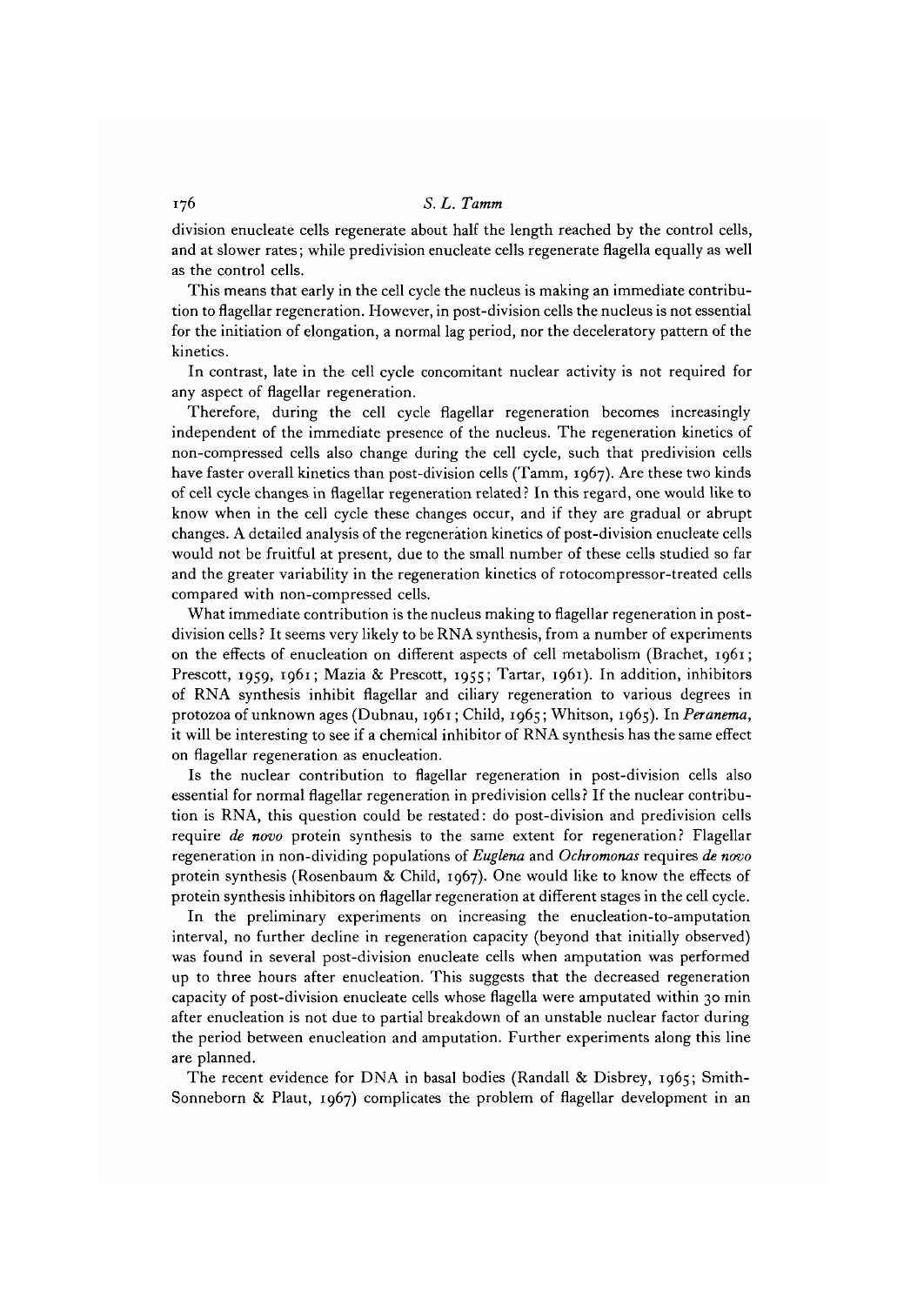exciting way, for one must now consider the possible role of basal body DNA in flagellar morphogenesis.

It is a pleasure to thank my teacher, Dr Frank M. Child, for his guidance and support in this work. I am also very grateful to Dr Joel L. Rosenbaum for his abundant enthusiasm and criticism.

This study is based on a dissertation submitted to the Zoology Department of the University of Chicago, in partial fulfilment of the requirements for the degree of Doctor of Philosophy.

Support was provided by a Public Health Service grant GM-06879 to Dr F. M. Child; a Public Health Service training grant 2T1-GM-150; and a Public Health Service Predoctoral Fellowship, i-Fl-GM-31, 620-01, awarded to the author.

# **REFERENCES**

BALAMUTH, W. (1940). Regeneration in protozoa: a problem of morphogenesis. *Q. Rev. Biol.* 15, 2OO-337-

BRACHET, J. (1961). Nucleocytoplasmic interactions in unicellular organisms. In *The Cell* (ed. J. Brachet & A. E. Mirsky), vol. 2, pp. 771-841. New York: Academic Press.

CHILD, F. M. (1965). Mechanisms controlling the regeneration of cilia in *Tetrahymena. J. Cell Biol.* 27, 18 A.

DUBNAU, D. A. (1961). *The Regeneration of Flagella by Ochromonas danica.* Ph.D. Thesis, Columbia University, New York.

HAMMERLING, J. (1953). Nucleo-cytoplasmic relationships in the development of *Acetabularia. Int. Rev. Cytol, 2,* 475-498.

LEEDALE, G. F. (1959). Formation of anucleate cells of *Euglena gracilis* by miscleavage. *J. Protozool.* 6, (Suppl.), 26.

MAZIA, D. & PRESCOTT, D. M. (1955). The role of the nucleus in protein synthesis in *Amoeba. Biochim. biophys. Acta* 17, 23-34.

PRESCOTT, D. M. (1959). Nuclear synthesis of cytoplasmic ribonucleic acid in *Amoeba proteus. J. biophys. biochem. Cytol.* 6, 203-206.

- PRESCOTT, D. M. (1961). Tritiated precursors employed for the study of nuclear function and nuclear replication. In *Use of Radioisotopes in Animal Biology and the Medical Sciences,* vol. 1, pp. 71—86. New York: Academic Press.
- RANDALL, J. & DISBREY, C. (1965). Evidence for the presence of DNA at basal body sites in *Tetrahymena pyriformis. Proc. R. Soc.* B, **162,** 473-491.

ROSENBAUM, J. L. & CHILD, F. M. (1967). Flagellar regeneration in protozoan flagellates. *J. Cell Biol.* 34, 345-364-

SMITH-SONNEBORN, J. & PLAUT, W. (1967). Evidence for the presence of DNA in the pellicle of *Paramecium. J. Cell Sci. 2,* 225-234.

TAMM, S. L. (1967). Flagellar development in the protozoan *Peranema trichophorum. J. exp. Zool.* **164,** 163-186.

TARTAR, V. (1961). *The Biology of Stentor.* New York: Pergamon.

WEISZ, P. (1954). Morphogenesis in protozoa. *Q. Rev. Biol.* 29, 207-229.

WHITSON, G. L. (1965). The effects of actinomycin D and RNase on oral regeneration in *Stentor coeruleiis. J. exp. Zool.* **160,** 207-214.

*{Received* 27 *March* 1968)